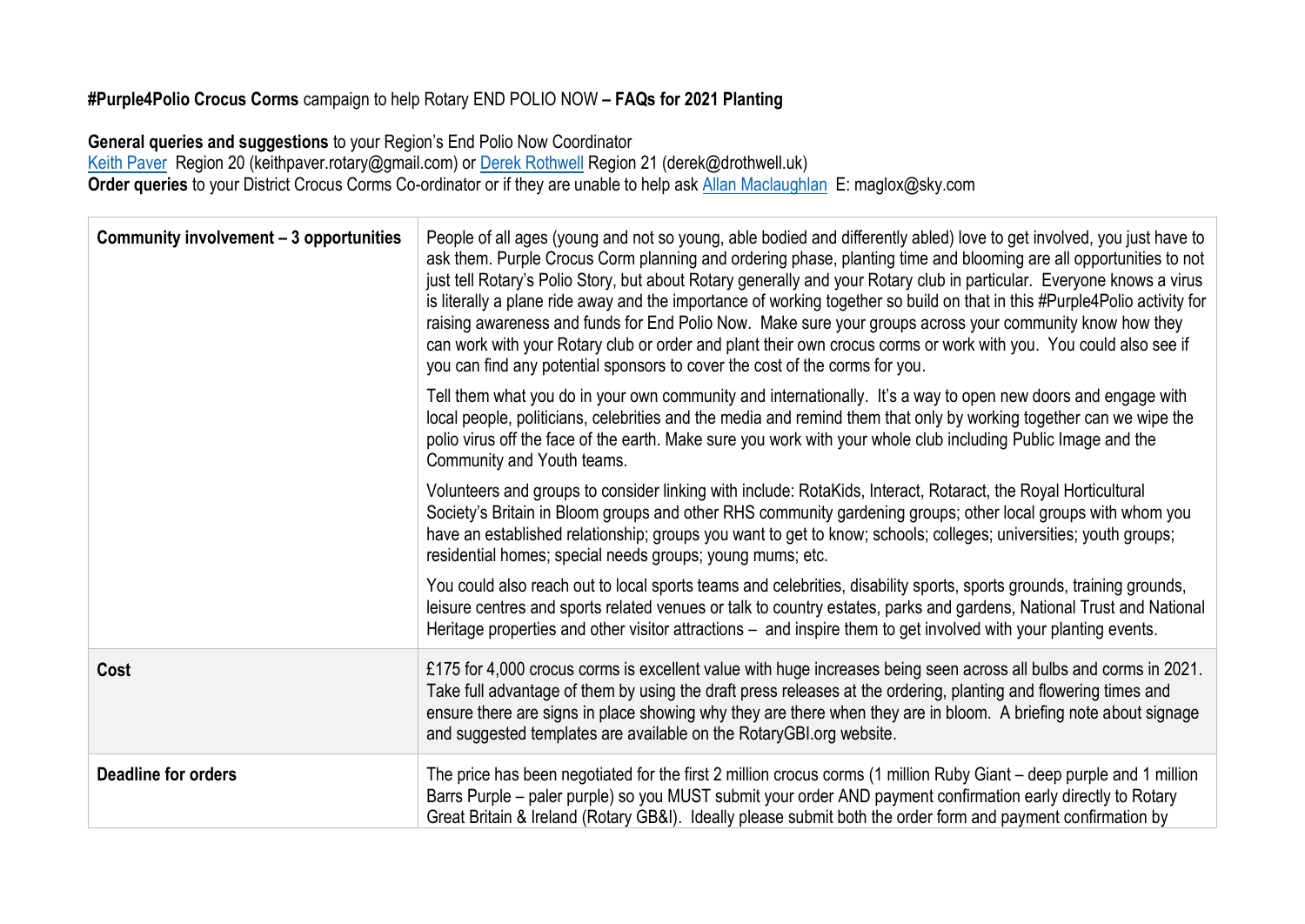|                                          | email to finance@rotarygbi.org but if this is not possible then post them both together to Kinwarton Road, Alcester,<br>Warwickshire, B49 6PB to guarantee your corms at this price. They are being sold on a first come first served<br>basis.                                                                                                                                                                                                                                                                                                                                                                                                                            |
|------------------------------------------|----------------------------------------------------------------------------------------------------------------------------------------------------------------------------------------------------------------------------------------------------------------------------------------------------------------------------------------------------------------------------------------------------------------------------------------------------------------------------------------------------------------------------------------------------------------------------------------------------------------------------------------------------------------------------|
|                                          | 31st August is the final deadline for orders and payments to reach Rotary GB&I.                                                                                                                                                                                                                                                                                                                                                                                                                                                                                                                                                                                            |
|                                          | The order forms (one for use by Rotary clubs and one for use by community groups) allow for the preferred variety<br>of corms to be circled but if that variety has already sold out the other one will be supplied so again a reason to<br>submit orders and payment as soon as possible.                                                                                                                                                                                                                                                                                                                                                                                 |
| <b>Map of activities</b>                 | A map of all polio activities by clubs and districts is published on the RotaryGBI org website.                                                                                                                                                                                                                                                                                                                                                                                                                                                                                                                                                                            |
|                                          | https://www.rotarygbi.org/projects/purple4polio/                                                                                                                                                                                                                                                                                                                                                                                                                                                                                                                                                                                                                           |
|                                          | To ensure your event/s are included see below "Register your event".                                                                                                                                                                                                                                                                                                                                                                                                                                                                                                                                                                                                       |
| Media coverage - does it really matter?  | Absolutely YES - by each of us taking responsibility for telling the Rotary Polio Story we can help ensure that when<br>people think of polio they think Rotary. Rotary started this and Rotary must be there to finish the job. All positive<br>media coverage and community awareness is invaluable in helping ensure Rotary and Rotarians are recognised for<br>their pioneering and sustained contribution in delivering a polio free world.<br>Ensure you include contact details and information about how to get involved and think about adding relevant<br>details for volunteering, finding out more about Rotary and of course how someone can make a donation. |
|                                          |                                                                                                                                                                                                                                                                                                                                                                                                                                                                                                                                                                                                                                                                            |
| Media coverage - press release templates | Draft press releases for you to adapt for the planning/ordering phase, for planting time and finally when they are<br>flowering will be available at the appropriate times. They are all opportunities for coverage and photos and a short<br>snappy story are a great way to attract attention, raise funds and attract new contacts (ensure you provide the<br>required information and contact details) who may become new members or volunteers now or in the future.                                                                                                                                                                                                  |
| <b>Membership dividend</b>               | Getting involved with the Purple4Polio activities in support of Rotary END POLIO NOW generally and the purple<br>crocus corms particularly are fun ways to both engage existing members and attract potential new ones. Make sure<br>you work with your Public Image and Membership teams to maximise the potential benefits.                                                                                                                                                                                                                                                                                                                                              |
| Plant them - no room left!               | Depending on the density of planting, 4,000 crocus corms can cover anything from an area of just 10 square feet up<br>to 40 square metres – or indeed can also be used in pots, tubs and planters.                                                                                                                                                                                                                                                                                                                                                                                                                                                                         |
|                                          | Speak to your local council, parks and gardens departments, hospital trusts, community groups, local businesses,<br>look at wasteland areas, roadside verges, roundabouts, etc. There is an infinite range of possible areas for planting                                                                                                                                                                                                                                                                                                                                                                                                                                  |